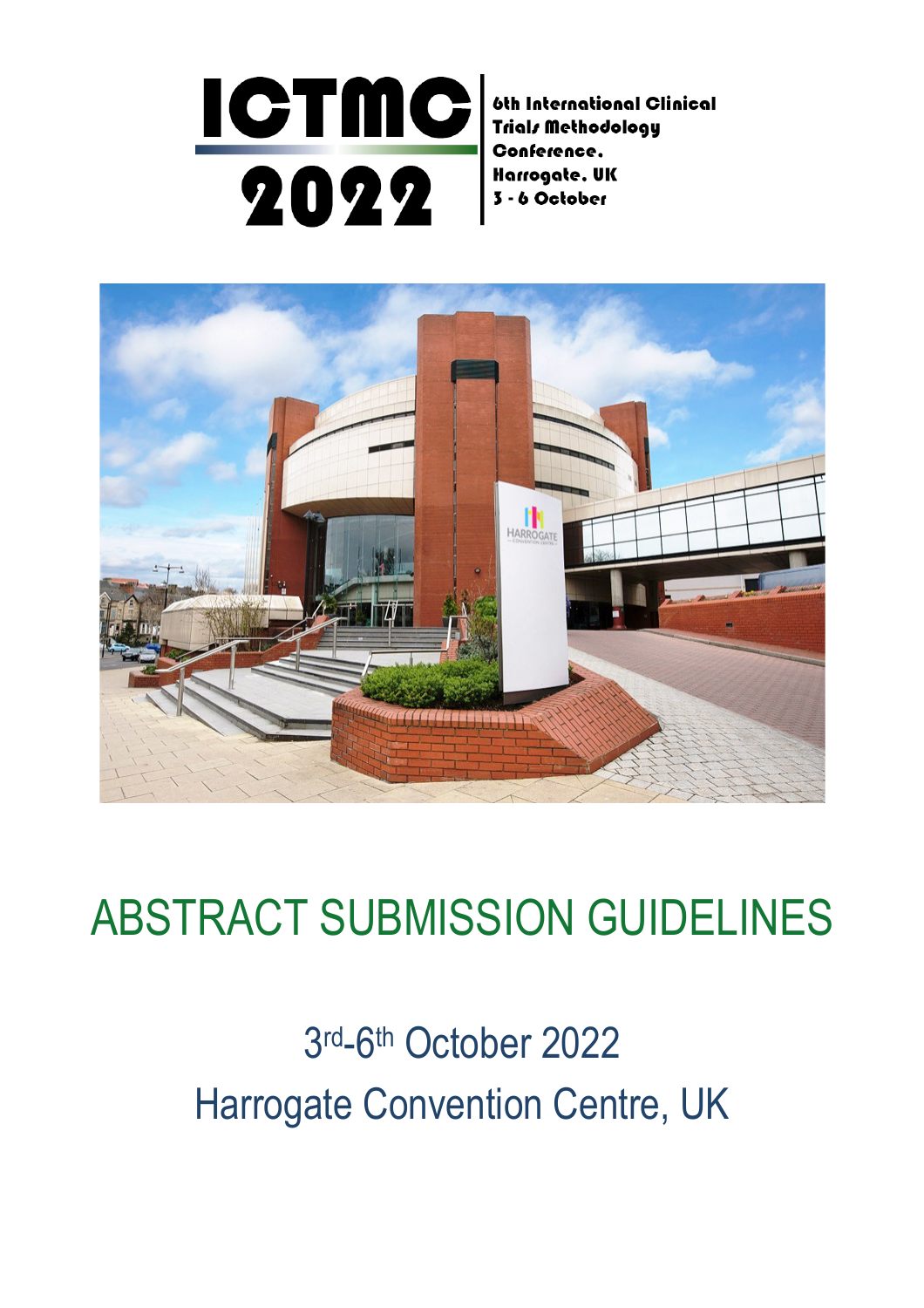# **ICTMC** 2022

# GENERAL GUIDELINES AND KEY DATES

### **Submission online site**

To submit an abstract, you need to log in into our Online Abstract Submission Site. Once you have created an account you can log in multiple times to complete your submission(s). Please remember to take a note of your password.

### **Submission Deadline**

The deadline to submit an abstract for ICTMC 2022 is 23:59 (BST) on Wednesday 1<sup>st</sup> June 2022. You need to ensure you have completed the submission process before this date. Any submissions in the draft status will not be considered for review. You can edit and revise abstracts within the draft stage but ensure you submit and receive a confirmation before the deadline.

## **Notification to Authors**

Submitting authors will be notified about the outcome of their submissions during the week commencing Monday 8th August 2022.

### **Payment**

There is no fee for making a submission. If your submission is accepted for presentation, then the presenting author will be required to attend the conference and pay the conference registration fees. Further information will be sent to you when authors are notified of the outcome of their submission during the week commencing Monday 8<sup>th</sup> August 2022.

### **Abstract Format**

The word limit for each abstract is 400 words (excluding the title). All abstracts must be written and presented in English. The submitting author needs to select a broad theme for each abstract, from the dropdown list provided.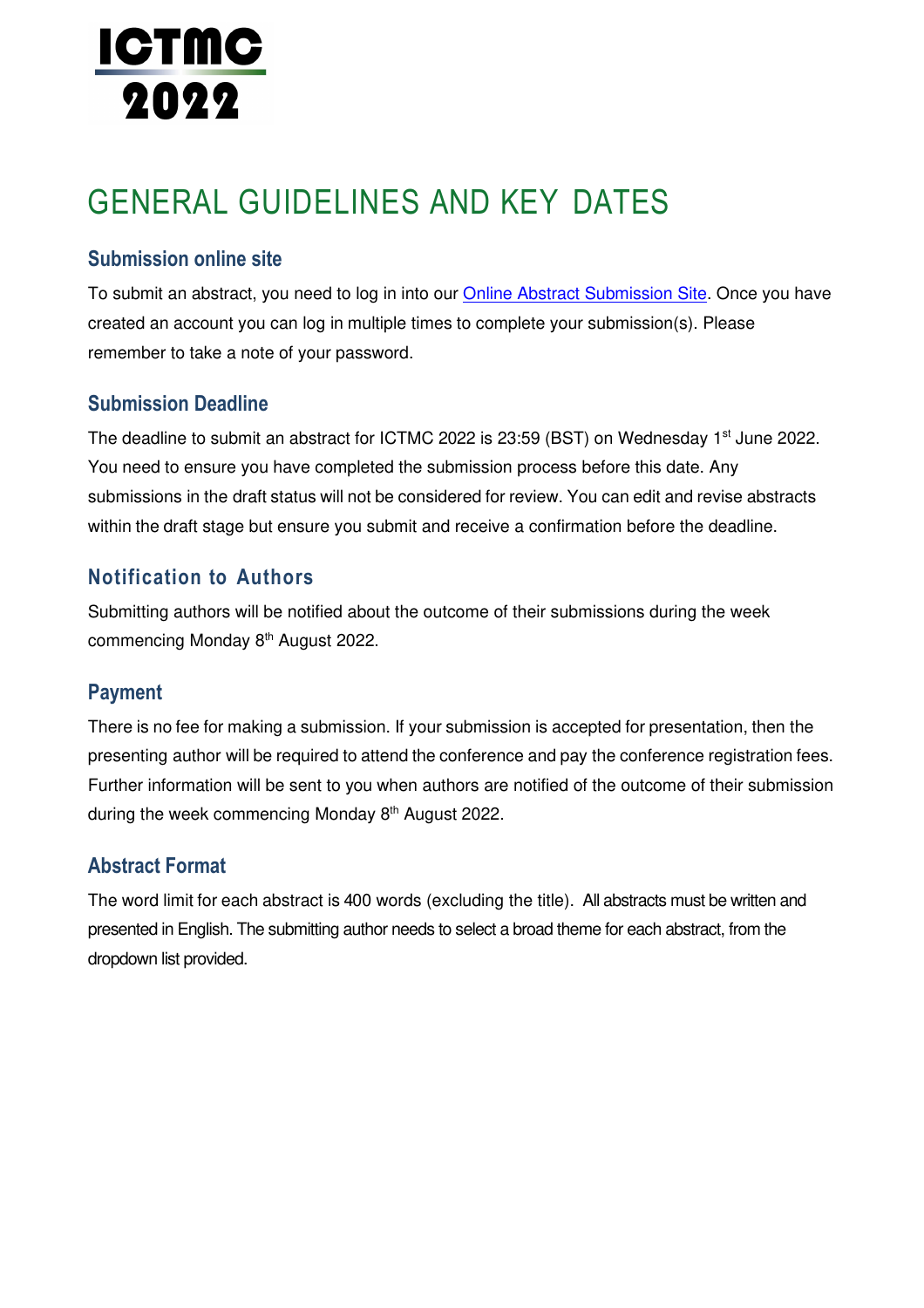# <u>ictmc</u> 2022

# SUBMISSION PROCESS

## **Accessing the site for the first time**

All abstracts will be submitted through our Online Abstract Submission Site.

If you are accessing the site for the first time, you will need to create an account. To do so, click on the "Create New Account" button on the right. After you create your account, you will need to provide your contact details on the "Update Contact Information" tab on the top of the page and complete set up by clicking "Create Account". You must complete this step to submit an abstract.

## **Logging Back into your account**

If you have created an account and saved your abstract as a draft, or if you wish to submit another abstract, you can log back in by providing your email address and password. Please note that you will only be able to log in to edit your abstract until the submission deadline of 23:59 (BST) on Wednesday 1<sup>st</sup> June 2022.

### **Submitting Your Abstract**

There are 7 steps to complete to submit your abstract. At any time in the process you can click the Save As Draft button at the bottom of each page. This will allow you to save your incomplete submission and return to it at a later time. Please note that abstracts in the draft stage will not be considered for review and must be completed and submitted before the submission deadline of 23:59 (BST) on Wednesday  $1<sup>st</sup>$  June 2022.

#### **Step 1: Title and Presentation Type**

Provide the title of your submission. The title should be appropriate, meaningful, clear and concise, avoid subtitles if possible. Titles have a fixed 25 word limit.

Please select whether you would prefer to be considered for an Oral Presentation or considered for a Poster Presentation or Either.

- If awarded, an **Oral Presentation** would be a talk (likely 8 to 12 minutes) plus an allowance for Q&A, accompanied by a presentation (PowerPoint).
- If awarded, a **Poster** would be displayed throughout the conference for all delegates to view. There will be no formal form of presentation for Posters, but we will highlight peak times during long lunch and refreshment breaks for posters and we encourage poster presenters to attend to their poster to answer questions.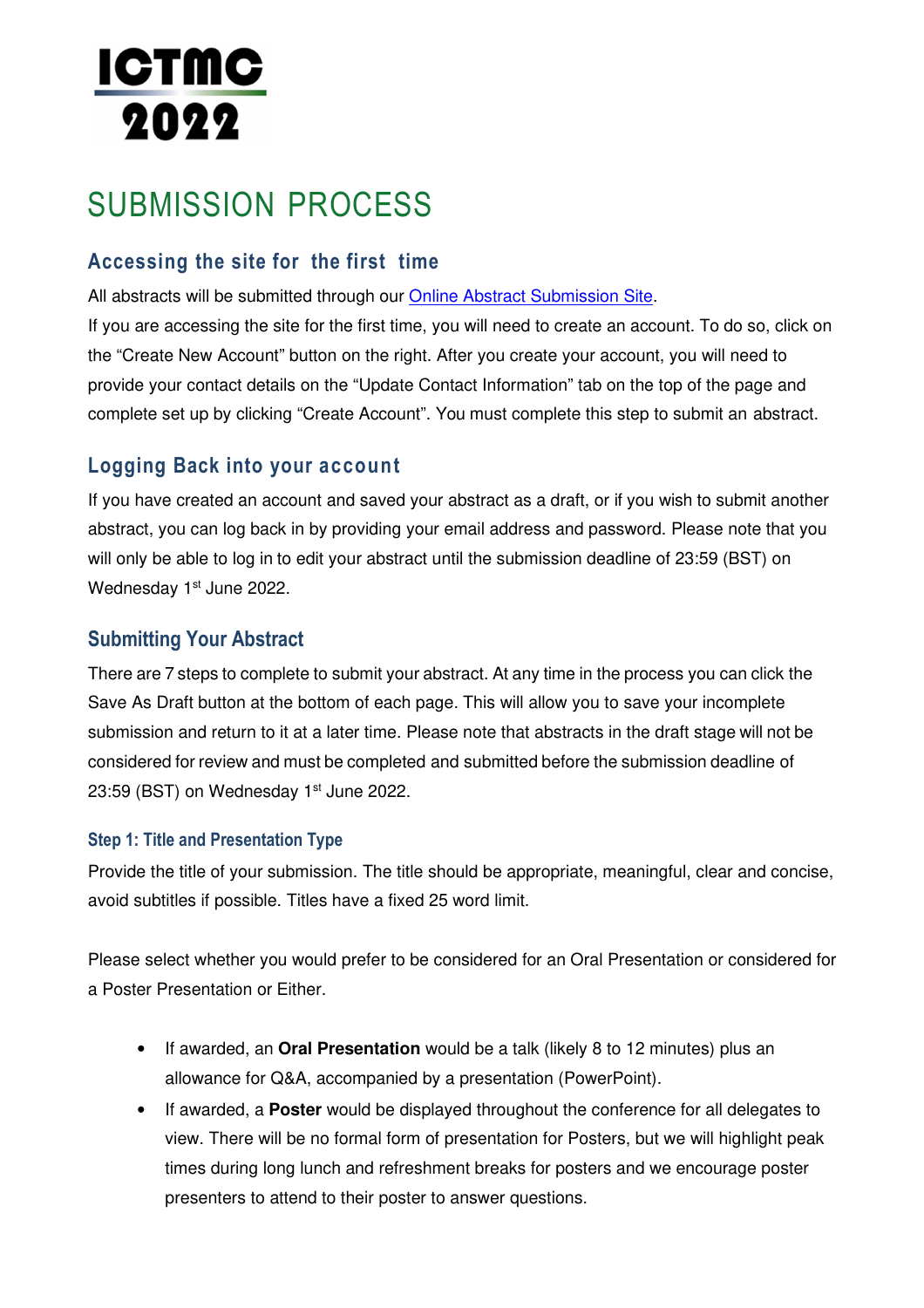# <u>ICTMC</u> 2022

#### **Step 2: Presentation Themes**

At this stage, the submitting author will be asked to select a broad theme from the dropdown menu, to facilitate review and programme building. The available presentation themes available are as follows:

| <b>Design</b>                                                                                                                                                                                                                                                                                                                                                                                                                                                                                                                                                                                                                     | <b>Conduct</b>                                                                                                                                                                                                                                                                                                                                                                                                                                                                                                                  |
|-----------------------------------------------------------------------------------------------------------------------------------------------------------------------------------------------------------------------------------------------------------------------------------------------------------------------------------------------------------------------------------------------------------------------------------------------------------------------------------------------------------------------------------------------------------------------------------------------------------------------------------|---------------------------------------------------------------------------------------------------------------------------------------------------------------------------------------------------------------------------------------------------------------------------------------------------------------------------------------------------------------------------------------------------------------------------------------------------------------------------------------------------------------------------------|
| Adaptive designs<br><b>Cluster RCT</b><br>$\bullet$<br>Complex interventions<br>$\bullet$<br>Diagnostic trials<br>$\bullet$<br><b>Health economics</b><br>Innovative designs<br>$\bullet$<br>Interventions: selection<br>$\bullet$<br>Outcome measures: core outcome sets<br>$\bullet$<br>Outcome measures: patient-reported outcome<br>$\bullet$<br>measures<br>Outcome measures: selection and derivation<br>Pilot and feasibility studies<br>$\bullet$<br>Stratified medicine<br>Studies within a trial (SWATs)<br>$\bullet$<br>Systematic reviews, meta-analysis and<br>$\bullet$<br>evidence synthesis<br>Other<br>$\bullet$ | Data management<br>Equality, Diversity and Inclusion in Clinical<br>$\bullet$<br>trials<br>Health economics<br>$\bullet$<br>Healthcare systems data / EHR / RCHD<br>$\bullet$<br>Information systems and technology<br>$\bullet$<br>Infrastructure, Collaboration & Global Health<br>$\bullet$<br>Recruitment and consent<br>$\bullet$<br>Retention and follow-up<br>$\bullet$<br>Safety and toxicity<br>$\bullet$<br>Trial management<br>$\bullet$<br>Trial monitoring, data quality and QC<br>$\bullet$<br>Other<br>$\bullet$ |
| <b>Analysis</b><br>Estimands<br>$\bullet$<br>Graphs, infographics<br>$\bullet$<br>Health economics<br>$\bullet$<br>Healthcare systems data / EHR / RCHD<br>$\bullet$<br>Machine learning / AI in clinical trials<br>Missing data<br>$\bullet$<br>New statistical methods<br>$\bullet$<br>Studies within a trial (SWATs)<br>$\bullet$<br>Systematic reviews, meta-analysis and<br>evidence synthesis<br>Other<br>$\bullet$                                                                                                                                                                                                         | <b>Communication and Dissemination</b><br>Communication within trials<br>$\bullet$<br><b>Dissemination of Trial Evidence</b><br>$\bullet$<br>Guidelines<br>$\bullet$<br>Measuring impact and changing policy<br>$\bullet$<br>Other<br>$\bullet$                                                                                                                                                                                                                                                                                 |
| <b>Participants, Patients &amp; Public</b><br>Research into Patient & Public Involvement<br>$\bullet$<br>(PPI)<br>Co-producing trials and methodology research<br>$\bullet$<br><b>Research Ethics / Bioethics</b>                                                                                                                                                                                                                                                                                                                                                                                                                 | New and ongoing challenges<br>Data Sharing and Data Re-use<br>$\bullet$<br>Low carbon trials<br>$\bullet$<br>Reproducibility and research waste<br>$\bullet$<br>Synthetic data<br>$\bullet$<br>Unattended challenges<br>$\bullet$                                                                                                                                                                                                                                                                                               |
| <b>Case studies</b><br>Lessons from recent experience<br>$\bullet$<br>Lessons from the pandemic<br>$\bullet$<br>Lessons from trials in a disease area<br>$\bullet$<br>Lessons from trials in a region<br>Other                                                                                                                                                                                                                                                                                                                                                                                                                    |                                                                                                                                                                                                                                                                                                                                                                                                                                                                                                                                 |

Once the theme has been selected, please click continue at the bottom of the page to progress to the following step or save as draft to come back to continue/edit your submission.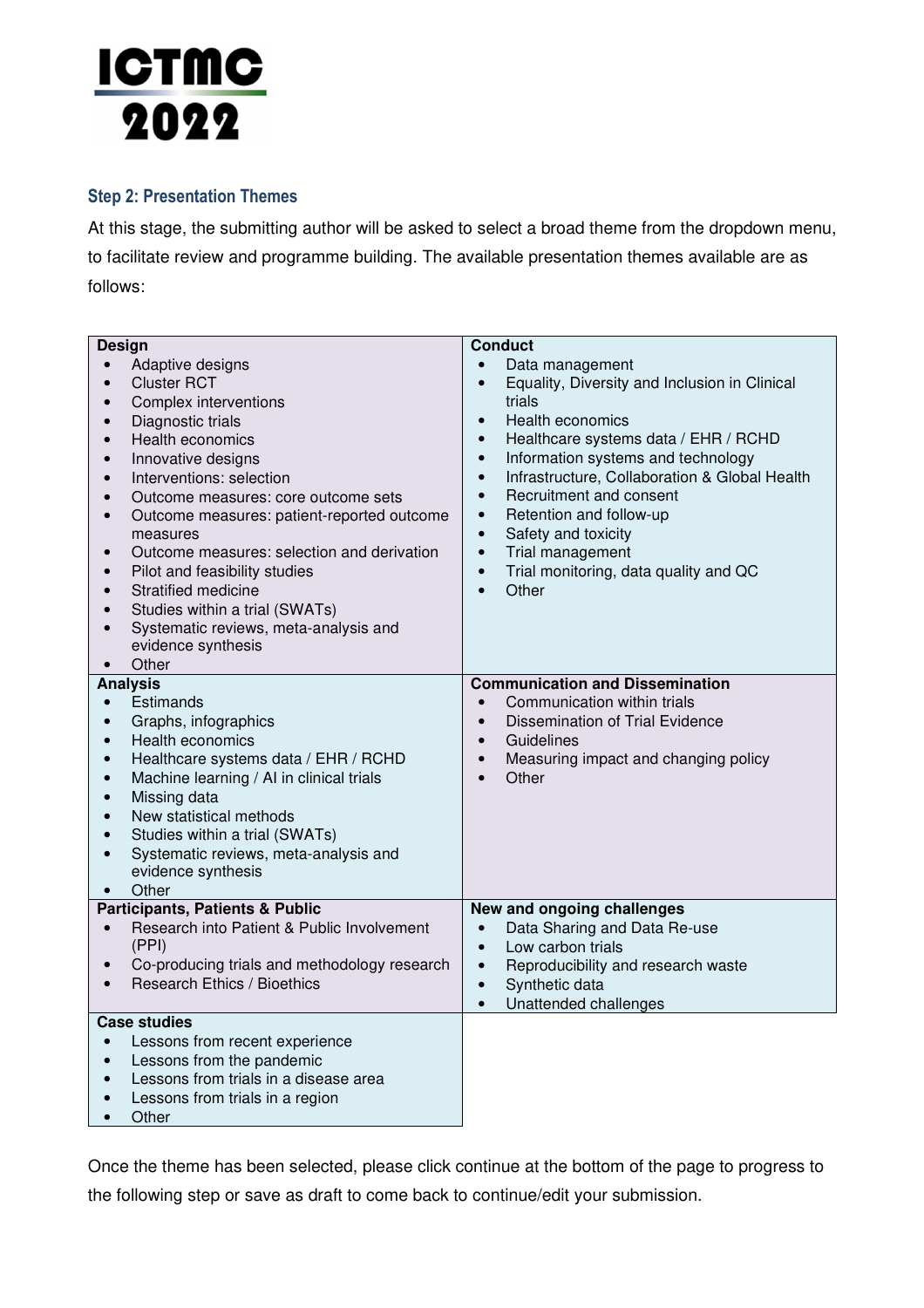

#### **Step 3: Authors and Affiliation**

Please list all authors and their affiliations.

To add an affiliation, indicate all the necessary information and press "Add Affiliation". Take a note of the number of the affiliation, as the number needs to be manually applied to the relevant authors.

Add the author details and click "Add Author". Please only provide the affiliation number for each author, e.g."1", if you type in the affiliation title the system will not allow you to submit your abstract. If an author has multiple affiliations, please indicate this through a comma, e.g. "1,2".

Please note that the number of presenting authors is limited to three. You can indicate the presenting author by ticking the "Presenter" box on the relevant author/(s).

#### **Step 4: Abstract Content**

Enter the content of the abstract, adhering to the firm limit of 400 words, this includes any headings you are including. Longer abstracts cannot be accepted. Do not include the title, references or authors in this section. A structured abstract should be used.

- **For completed work by time of submission,** we suggest you use a structure like the below:
	- o **Introduction** (covering aims/objectives/settings)
	- o **Methods/Approach** (making clear the approach e.g. applications and implementation, mixed methods, opinion, qualitative, quantitative, review, simulation, survey, SWATs)
	- o **Results**
	- o **Discussion**
- o **For ongoing work that will be completed by the time of the conference**, we suggest you use a structure like the below:
	- o **Introduction** (covering aims/objectives/settings)
	- o **Methods/Approach** (making clear the approach e.g. applications and implementation, mixed methods, opinion, qualitative, quantitative, review, simulation, survey, SWATs)
	- o **Results Structure and Timelines** (what form would the results takes)
	- o **Potential Relevance and Impact** (why might the results be important or interesting)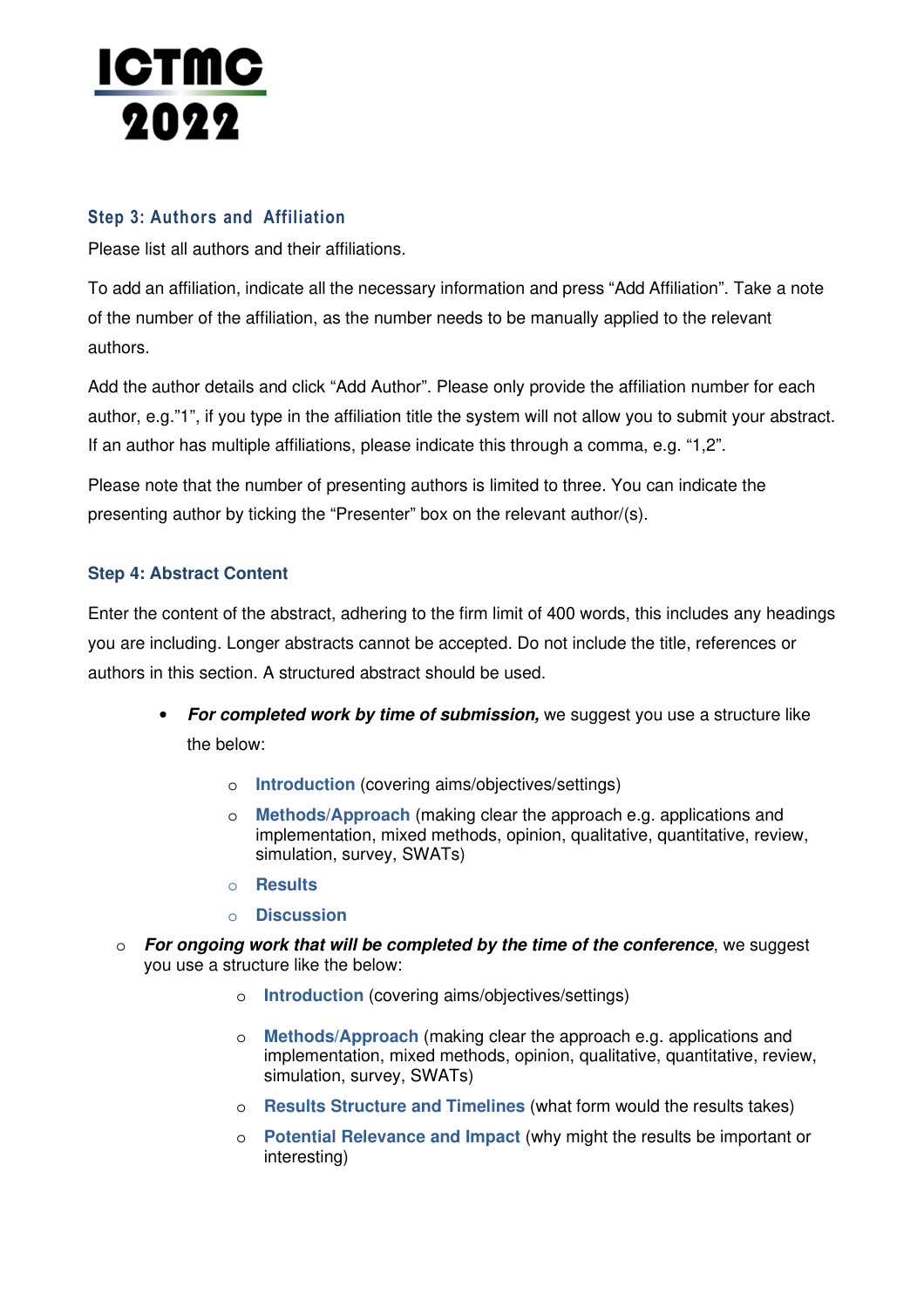# <u>ictmc</u> 2022

#### **Step 5: Additional Information**

Use the box in the middle of the page to specify the ORCID for each co-author who has one. This is not a mandatory field but registration with ORCID is encouraged.

Please select "I consent" if you agree to sharing the content of your submission.

#### **Steps 6 and 7: Review and Submission**

The Review section will show the draft submission and what information is still required before submission. Submissions can be saved as a draft and completed at a later stage.

**Proofreading:** We will print your abstract from the version supplied by you. It will be printed exactly as submitted which means that any errors or spelling mistakes will show. Please proof read your submission very carefully.

If you are ready to submit your abstract, you need to agree to the Terms and Conditions and click "Submit".

#### **Please note that once you submit your abstract, you will not be able to edit it. If you require to make an edit prior to the submission deadline, please email the Conference Secretariat at ICMTC@in-conference.org.uk**

### **Amending an abstract**

You can edit and revise your abstract before it is submitted by logging into the Abstract Submission Site and selecting the abstract. Please note that there will be no amendments possible after you submit the abstract.

#### **Withdrawing an abstract**

If you want to withdraw an abstract after submission, please contact the Conference Secretariat at ICTMC@in-conference.org.uk